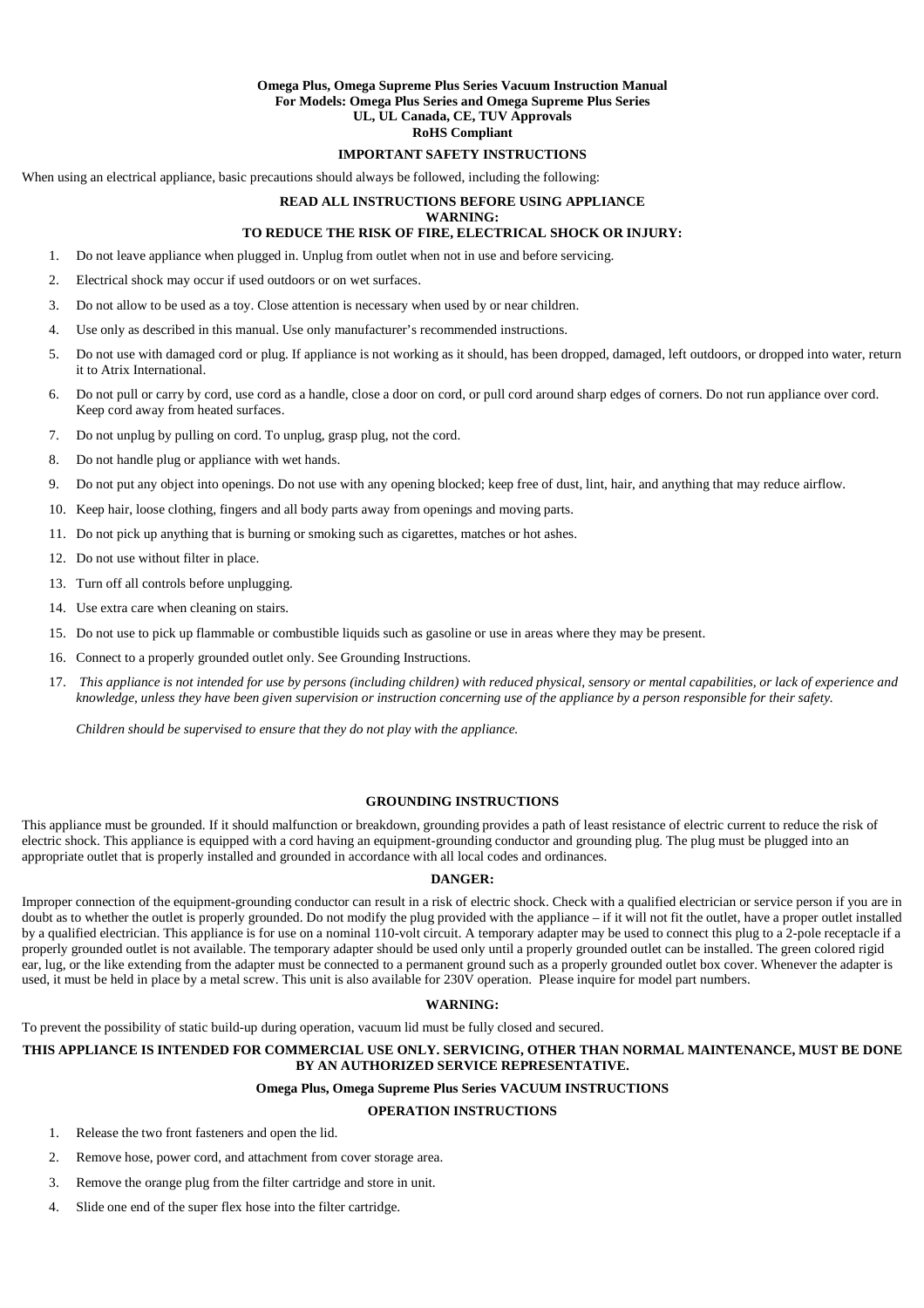- 5. Attach appropriate accessories on the hose assembly.
- 6. Plug the female end of the power cord into the receptacle on the vacuum.
- 7. Close lid and latch securely.
- 8. Plug the power cord into an appropriate outlet that is properly installed and grounded in accordance with all local codes and ordinances.
- 9. Turn on the power switch.
- 10. These vacuums have a factory installed resettable Thermal Cutout (TCO) for added operator and motor safety. If the unit gets too hot, the vacuum will shut down for approx. 20 minutes. Turn the on/off switch to the off position, and turn back on in approximately 20 minutes. Your hose may be clogged, or it may be time to install a new filter.

## **FILTER CHANGE-OUT INSTRUCTIONS**

- 1. Release the two front latches and open the lid.
- 2. Insert orange plug halfway in contaminated filter cartridge.
- 3. Lift the filter cartridge out by placing fingertips under lifting tabs located on the ends of the cartridge and lift up.
- 4. Push orange plug all the way in.
- 5. Dispose of the filter cartridge in an appropriate manner compliant with all local, state, and federal laws.
- 6. Insert new filter cartridge.
- 7. Close lid and latch securely.

## **Omega Plus, Omega Supreme Plus Series VACUUM REPLACEMENT PARTS**

| <b>Description</b><br>Omega(S) Vac Filter (Standard, 0.3 micron retention) | Part No.<br>31700 |
|----------------------------------------------------------------------------|-------------------|
| Omega(S) Vac Filter (ESD Safe-Standard .3 micron retention)                | 31800             |
| Filter (HEPA) (99.97% Efficient at .3 micron)                              | OF612HE           |
| Filter (HEPA) (ESD Safe 99.97% Efficient at .3 micron)                     | OF912HE           |
| Filter (ULPA) (99.999% Efficient at .12 micron)                            | OF712UL           |
| Filter (ULPA) (ESD Safe 99.999% Efficient at .12 micron)                   | OF992UL           |
| Super Flex Hose (ESD Safe 6' Stretch Hose, Toner-proof)                    | 31661             |
| Super Flex Hose (ESD Safe 10' Stretch Hose, Toner-proof)                   | 31671             |
| Hose Plug                                                                  | AVPA005           |
| Filter Plug (Small Inlet)                                                  | 410017            |
| Filer Plug (Large Exhaust)                                                 | AVPA004           |
| Goose Neck (ESD Safe-Flexible, Designed to reach tight spots)              | 31657             |
| Crevice Tool ( <i>ESD Safe-Excellent for tight areas</i> )                 | 31654             |
| Crevice Tool Brush (Non-ESD Safe, use with crevice tool)                   | 31652             |
| Detachable 10' Power Cord (110V)                                           | 31651             |
| Detachable 25' Power Cord (110V)                                           | OVPE004B          |
| Detachable 8'2" Euro Cord (230V)                                           | 66021A            |
| Detachable 8'2" U.K. Cord (230V)                                           | 66097A            |
| Micro Attachment Kit (Non-ESD Safe)                                        | 710555            |
| Replacement Latch                                                          | 999500            |
| Round Dusting Brush (ESD Safe)                                             | 31653             |
| Round Dusting Brush (Non-ESD Safe)                                         | VAC31653          |
| Shoulder Strap (Supreme Plus Series)                                       | AVPA016           |
| Utility Nozzle (Non-ESD Safe)                                              | AVPA011           |
| Utility Nozzle Brush (Non-ESD Safe)                                        | AVPA017           |
| Plastic Extension Wand, 20" (Non-ESD Safe)                                 | <b>UE7022BK</b>   |
| Curved Neck, 11" (Non-ESD Safe)                                            | <b>UE7023BK</b>   |
| Carpet/Hard Floor Tool (Non-ESD Safe)                                      | WWRKD250          |
| Deluxe Backpack                                                            | <b>VACPACK</b>    |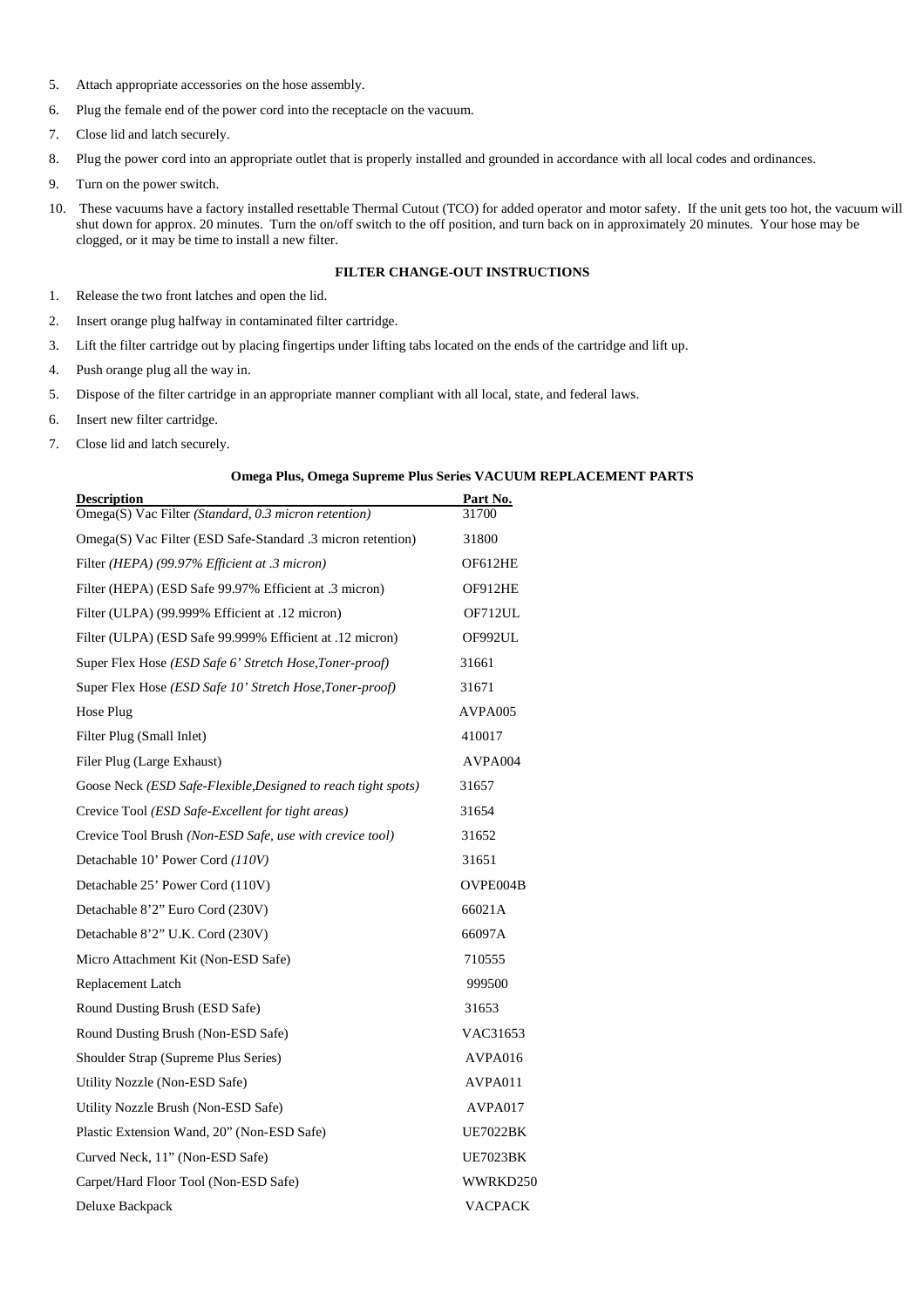Please contact Atrix for appropriate replacement parts: 1-800-222-6154 www.atrix.com, Email: Sales@atrix.com

#### **Omega Plus, Omega Supreme Plus Vacuum WARRANTY INFORMATION**

#### **For warranty service information, please contact your local distributor.**

#### **Warranty/Service Information: For warranty service information, please contact your local distributor.**

Omega Plus and Omega Supreme Plus Series Limited Warranty: To the original user purchasing these stated models, Atrix warrants that the vacuums will be free of defects in material and manufacture for a period of three (3) years from the date of purchase. Should any failure to conform to this warranty appear within this period, Atrix will, at its option, repair or replace the defective product. When using the standard Atrix filter for removing toner, developer, dirt, dust and other NON-hazardous waste, the vacuum can be serviced. It is the user's responsibility to return the product, freight prepaid, to Atrix International. When using the Atrix HEPA or ULPA filter for removing lead, asbestos or other hazardous waste, the vacuum CANNOT be serviced. Field replacement parts will be made available to the user for the duration of the warranty period. These remedies are the user's exclusive remedies for breach of this warranty.

**Exclusions to warranty coverage:** The above warranty will not apply to any special configurations or to any units that have been modified, or damaged by negligence, misuse, accident or failure to follow Atrix's Instruction Manual. Consumable supplies, such as filters, accessories, and motor brushes are not covered by this warranty.

**Disclaimer of Warranty:** EXCEPT FOR THE IMPLIED WARRANTIES OF TITLE AND AGAINST PATENT INFRINGEMENT, ATRIX MAKES NO OTHER WARRANTIES WITH RESPECT TO THE ATRIX OMEGA PLUS AND OMEGA SUPREME PLUS SERIES VACUUM CLEANER, EXPRESS OR IMPLIED, INCLUDING BUT NOT LIMITED TO ANY IMPLIED WARRANTY OF MERCHANTABILITY OR FITNESS FOR A PARTICULAR PURPOSE.

**Limitation of Liability:** ATRIX WILL NOT BE LIABLE UNDER ANY CIRCUMSTANCES FOR ANY COINCIDENTAL, SPECIAL, OR CONSEQUENTIAL DAMAGES OR ECONOMICAL LOSS, BASED UPON BREACH OF WARRANTY, BREACH OF CONTRACT, NEGLIGENCE, STRICT LIABILITY IN TORT OR ANY OTHER LEGAL THEORY, EVEN IF ATRIX HAS BEEN ADVISED OF THE POSSIBILITY OF SUCH DAMAGES INCLUDING, BUT NOT LIMITED TO LOSS OF PROFITS, REVENUE, EQUIPMENT USE, DATA OR INFORMATION OF ANY KIND. THE LIABILITY OF ATRIX SHALL NOT UNDER ANY CIRCUMSTANCE, EXCEPT AS EXPRESSLY PROVIDED HEREIN, EXCEED THE PRICE OF THE ATRIX OMEGA PLUS AND OMEGA SUPREME PLUS SERIES VACUUM.

> **Omega Plus, Omega Supreme Plus Serien Staubsauger Bedienungsanleitung Für die Modelle: Omega Plus Serie und Omega Supreme Plus Serie UL, UL Kanada, CE, TUV Zulassungen RoHS-konform**

### **WICHTIGE SICHERHEITSANWEISUNGEN**

Bei der Verwendung eines Elektrogeräts müssen immer grundlegende Maßnahmen befolgt werden, einschließlich der folgenden:

### **LESEN SIE ALLE ANWEISUNGEN VOR DEM GEBRAUCH DES GERÄTS**

# **WARNUNG:**

## **ZUR REDUZIERUNG DES RISIKOS EINES FEUERS, ELEKTRISCHEN SCHLAGS ODER EINER VERLETZUNG:**

- 18. Lassen Sie das Gerät nicht unbeaufsichtigt, wenn es ans Netz geschlossen ist. Trennen Sie es bei Nichtgebrauch und vor der Wartung vom Netz.
- 19. Benutzung im Freien oder auf nassen Oberflächen kann zu einem elektrischen Schlag führen.
- 20. Lassen Sie Kinder nicht mit dem Gerät spielen. Lassen Sie Kinder nicht unbeaufsichtigt, wenn es in deren Nähe oder von ihnen verwendet wird.
- 21. Gebrauchen Sie das Gerät nur wie in diesem Handbuch beschrieben. Befolgen Sie nur die Anweisungen des Herstellers.
- 22. Nicht mit beschädigtem Kabel oder Stecker verwenden. Wenn das Gerät nicht normal funktioniert, fallen gelassen, beschädigt, im Freien gelassen wurde oder ins Wasser gefallen ist, senden Sie es an Atrix International zurück.
- 23. Nicht am Kabel ziehen, das Kabel nicht als Griff benutzen, das Kabel nicht unter der Tür einklemmen und nicht um scharfe Kanten oder Ecken ziehen. Das Gerät nicht auf dem Kabel stehend betreiben. Das Kabel von heißen Gegenständen fernhalten.
- 24. Den Stecker nicht am Kabel herausziehen. Greifen Sie beim Herausziehen den Stecker, nicht das Kabel.
- 25. Fassen Sie den Stecker oder das Gerät nicht mit nassen Händen an.
- 26. Führen Sie keine Gegenstände in Öffnungen des Geräts ein. Nicht mit blockierten Öffnungen betreiben; Öffnungen frei von Staub, Flusen, Haaren und jeglichen Dingen halten, die das Gebläse behindern könnten.
- 27. Haare, Kleidung, Finger und jegliche Körperteile von Öffnungen und beweglichen Teilen fernhalten.
- 28. Keine brennenden oder rauchenden Gegenstände wie Zigaretten, Zündhölzer oder heiße Asche einsaugen.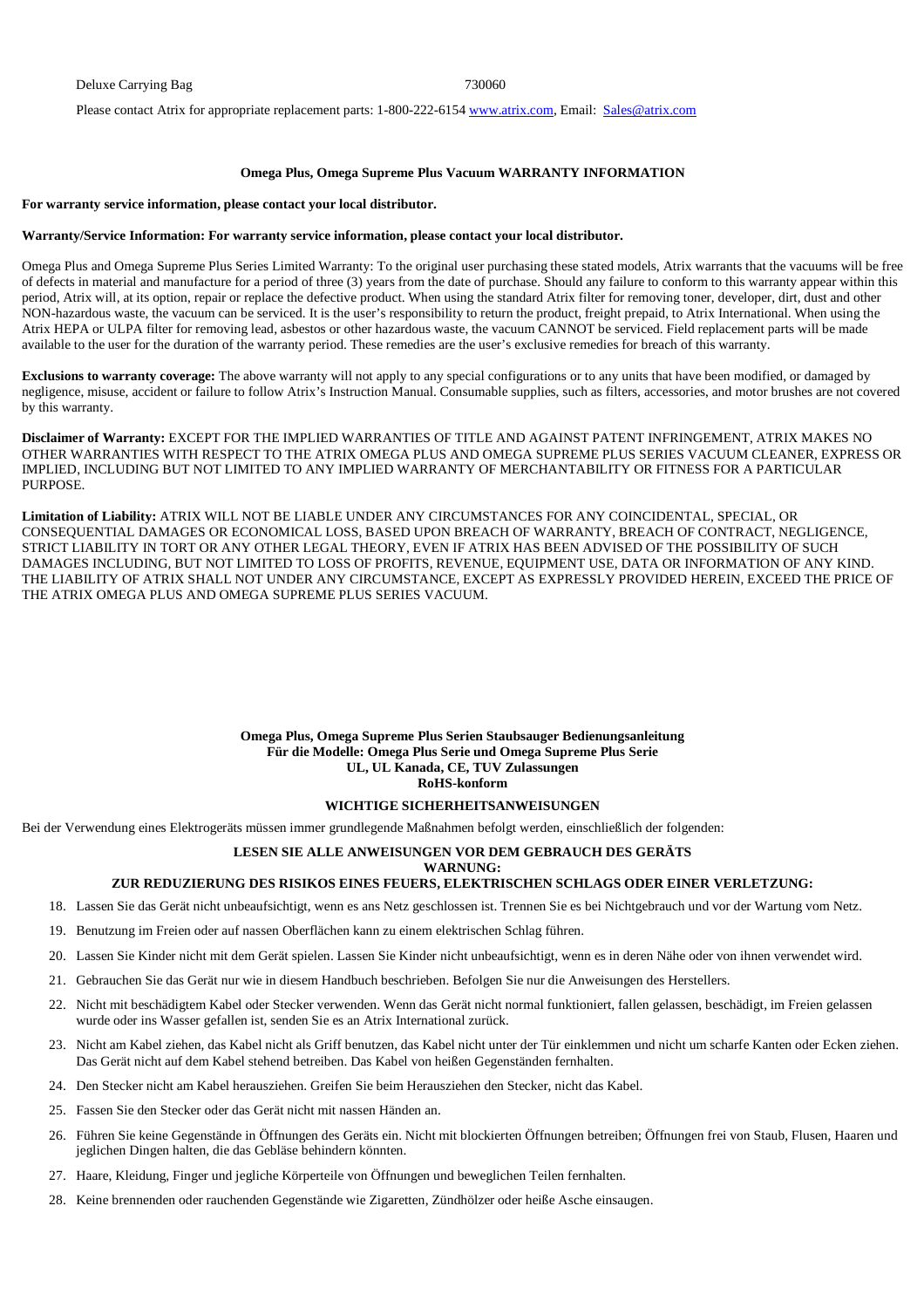- 29. Nicht ohne eingesetzten Filter gebrauchen.
- 30. Vor dem Ausstecken alle Bedienelemente ausschalten.
- 31. Beim Reinigen von Treppen besondere Vorsicht walten lassen.
- 32. Nicht zum Einsaugen von entflammbaren oder brennbaren Flüssigkeiten wie etwa Benzin verwenden und auch nicht in Bereichen, in denen sie vorhanden sein könnten.
- 33. Schließen Sie den Staubsauger nur an eine ordnungsgemäß geerdete Steckdose an. Siehe Erdungsanweisungen.
- 34. *Dieses Gerät ist nicht für den Gebrauch durch Personen (einschließlich Kinder) bestimmt, die physische, sensorische oder mentale Einschränkungen oder zu wenig Erfahrung aufweisen, es sei denn, sie werden beim Gebrauch des Geräts von einer für ihre Sicherheit verantwortlichen Person beaufsichtigt und angewiesen. Kinder müssen beaufsichtigt werden, um sicherzustellen, dass sie das Gerät nicht als Spielzeug verwenden.*

## **ERDUNGSANWEISUNGEN**

Dieses Gerät muss geerdet werden. Bei einem Geräteausfall bietet die Erdung den Weg des geringsten Widerstands des elektrischen Stroms zur Reduzierung der Gefahr eines elektrischen Schlags. Dieses Gerät ist mit einem Kabel mit Schutzleiter und Schukostecker ausgestattet. Der Stecker muss in eine geeignete Steckdose gesteckt werden, die ordnungsgemäß und in Einklang mit allen örtlichen Gesetzen und Bestimmungen installiert und geerdet ist.

#### **GEFAHR:**

Falsches Anschließen der Geräteerdungsleitung kann zu Stromschlaggefahr führen. Überprüfen Sie im Zweifelsfall mit einem qualifizierten Elektriker oder Wartungstechniker, ob die Steckdose richtig geerdet. Verändern Sie nicht den mit dem Gerät mitgelieferten Stecker – wenn er nicht in die Steckdose passt, lassen Sie einen qualifizierten Elektriker eine geeignete Steckdose installieren. Dieses Gerät ist für einen Stromkreis mit einer Nennleistung von 110 Volt gedacht. Zum Einstecken dieses Geräts in eine 2-polige Steckdose kann zeitweilig ein Adapter verwendet werden, wenn eine entsprechend geerdet Steckdose nicht verfügbar ist. Der zeitwilige Adapter sollte nur verwendet werden, bis eine entsprechend geerdete Steckdose installiert werden kann. Der grüne feste Ohransatz oder ähnliche Erweiterungen des Adapters müssem am eine permanente Erdung wie eine entsprechend geerdete Steckdose angeschlossen werden. Bei verwendung des Adapters muss dieser von einer Metallschraube in Position gehalten werden. Dieses Gerät ist auch für den Betrieb mit 230 V gedacht. Bitte fragen Sie nach den Teilenummern des Modells.

#### **WARNUNG:**

Die Abdeckung des Staubsaugers muss zur Vermeidung eventueller statischer Anhaftungen während des Betriebs vollständig gesichert und geschlossen sein. **DIESES GERÄT IST NUR FÜR KOMMERZIELLE ZWECKE VORGESEHEN. REPARATUREN, ABGESEHEN VON DER ÜBLICHEN WARTUNG, SIND VON EINEM AUTORISIERTEN KUNDENDIENST AUSZUFÜHREN.** 

## **Omega Plus, Omega Supreme Plus Serien STAUBSAUGER ANWEISUNGEN**

#### **GEBRAUCHSANWEISUNGEN**

- 11. Lösen Sie die beiden vorderen Halterungen und öffnen Sie den Deckel.
- 12. Nehmen Sie den Schlauch, das Stromkabel und das Zubehör aus dem Zubehörfach.
- 13. Ziehen Sie den orangefarbenen Stopfen aus dem Filtereinsatz und bewahren Sie ihn im Gerät auf.
- 14. Schieben Sie ein Ende des Super-Flex-Schlauchs in den Filtereinsatz.
- 15. Befestigen Sie ein passendes Zubehörteil am anderen Schlauchende.
- 16. Stecken Sie das Buchsenende des Stromkabels in den Anschluss am Staubsauger.
- 17. Schließen Sie den Deckel und lassen Sie ihn sicher einrasten.
- 18. Stecken Sie das Stromkabel in eine geeignete Steckdose, die ordnungsgemäß und in Einklang mit den örtlichen Gesetzen und Bestimmungen installiert und geerdet ist.
- 19. Schalten Sie den Netzschalter ein.
- 20. Diese Diese Staubsauger verfügen über eine im Werk eingebaute rückstellbare thermische Abschaltung, um eine erhöhte Sicherheit für Betreiber und Motor zu gewährleisten. Wenn das Gerät zu heiß wird, schaltet sich der Staubsauger für etwa 20 Minuten von selbst aus. Schalten Sie den Ein/Aus-Schalter auf die Position Aus und schalten Sie ihn nach ungefähr 20 Minuten wieder ein. Der Schlauch könnte verstopft sein oder vielleicht muss der Filter ausgewechselt werden.

## **ANWEISUNGEN ZUM AUSWECHSELN DES FILTERS**

- 8. Lösen Sie die beiden vorderen Verschlüsse und öffnen Sie den Deckel.
- 9. Schieben Sie den orangefarbenen Stopfen zur Hälfte in den verschmutzten Filtereinsatz.
- 10. Heben Sie den Filtereinsatz an den Hebegriffen an den Seiten des Filters heraus.
- 11. Schieben Sie den orangefarbenen Stopfen ganz hinein.
- 12. Entsorgen Sie den Filtereinsatz entsprechend gemäß den örtlichen, staatlichen und bundesstaatlichen Gesetzen.
- 13. Setzen Sie einen neuen Filtereinsatz ein.
- 14. Schließen Sie den Deckel und lassen Sie ihn sicher einrasten.

## **Omega Plus, Omega Supreme Plus Serien STAUBSAUGER ERSATZTEILE**

| <b>Beschreibung</b>                                                 | Teilenr. |
|---------------------------------------------------------------------|----------|
| Omega(S) Staubsaugerfilter (Standard, 0,3 Mikronen Zurückbehaltung) | 31700    |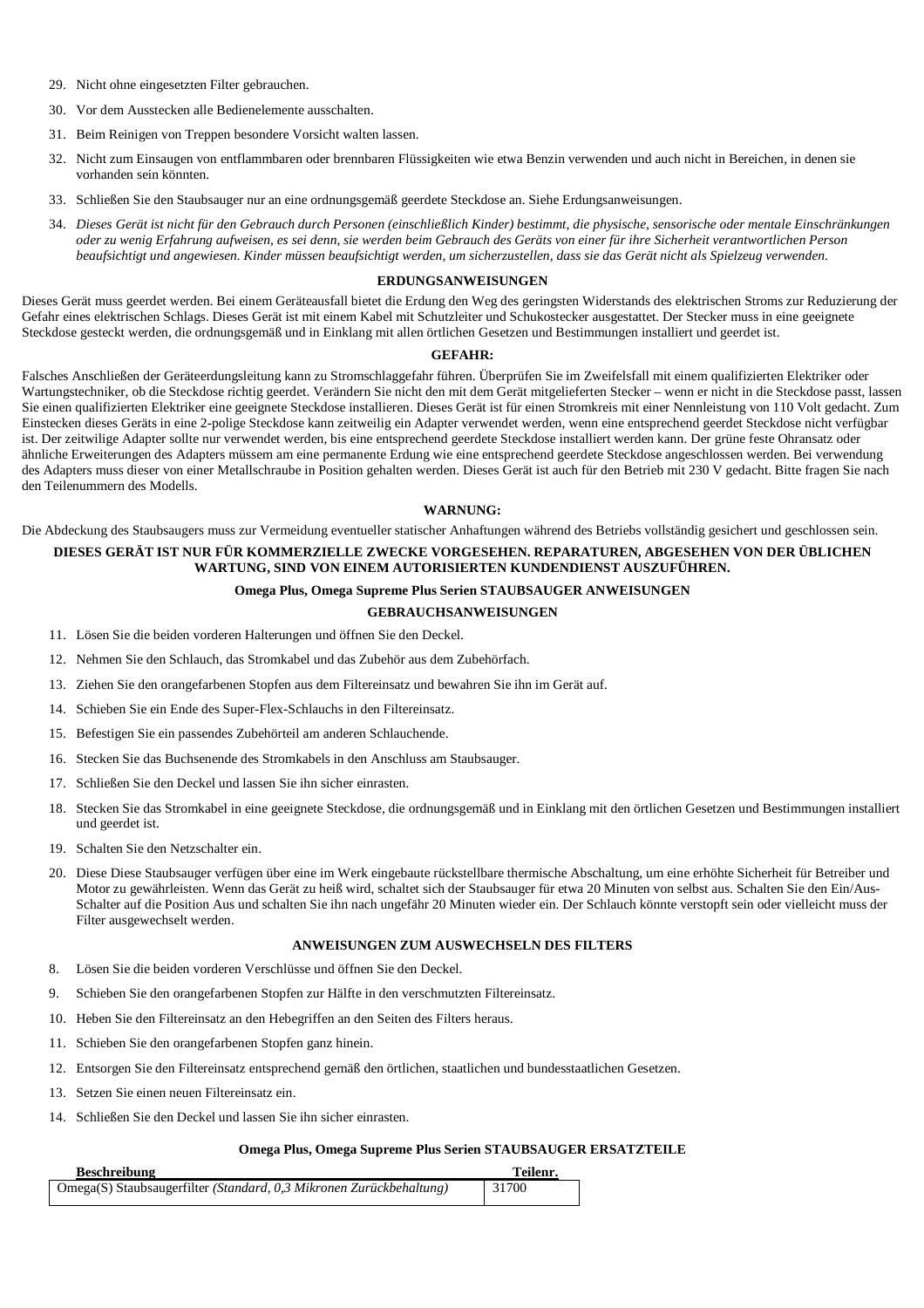| Omega(S) Vac Filter (ESD-Sicherheitsstandard, 0,3 Mikronen<br>Zurückbehaltung) | 31800           |
|--------------------------------------------------------------------------------|-----------------|
| Filter (HEPA) (99,97% Effizienz bei 0,3 Mikronen)                              | OF612HE         |
| Filter (HEPA) (ESD-Sicherheit, 99,97% Effizienz bei 0,3 Mikronen)<br>OF912HE   | OF912HE         |
| Filter (ULPA) (99,999% Effizienz bei 0,12 Mikronen)                            | OF712UL         |
| Filter (ULPA) (ESD-Sicherheit, 99,999% Effizienz bei 0,12 Mikronen)            | OF992UL         |
| Super-Flex-Schlauch (ESD-Sicherheit 15 cm dehnbarer Schlauch, tonerfest)       | 31661           |
| Super-Flex-Schlauch (ESD-Sicherheit 25 cm dehnbarer Schlauch, tonerfest)       | 31671           |
| Schlauchstopfen                                                                | AVPA005         |
| Filterstopfen (Kleiner Einlass)                                                | 410017          |
| Filterstopfen (Große Auslassöffnung)                                           | AVPA004         |
| Schwanenhals (Zum Erreichen von engen Stellen konzipiert)                      | 31657           |
| Fugendüse (ESD-Sicherheit. Ideal für enge Bereiche)                            | 31654           |
| Fugenbürste (Keine ESD-Sicherheit. Zur Verwendung mit der Fugendüse)           | 31652           |
| Abziehbares 10' Stromkabel (110V)                                              | 31651           |
| Abziehbares 25' Stromkabel (110V)                                              | OVPE004B        |
| Abziehbares 8'2" Eurokabel (230V)                                              | 66021A          |
| Abziehbares 8'2" UK-Kabel (230V)                                               | 66097A          |
| Mikro-Zubehörkit (Nicht ESD-sicher)                                            | 710555          |
| Ersatzverschluss                                                               | 999500          |
| Runde Staubbürste (ESD-sicher)                                                 | 31653           |
| Runde Staubbürste (nicht ESD-sicher)                                           | VAC31653        |
| Schultergurt (Supreme Plus Serie)                                              | AVPA016         |
| Bürste für Staubsaugerdüse (nicht ESD-sicher)                                  | AVPA011         |
| Bürste für Staubsaugerdüse (nicht ESD-sicher)                                  | AVPA017         |
| Plastikverlängerungsrohr, 20" (nicht ESD-sicher)                               | <b>UE7022BK</b> |
| Gebogener Hals, 28 cm (nicht ESD-sicher)                                       | <b>UE7023BK</b> |
| Aufsatz für Teppiche/Hartböden (nicht ESD-sicher)                              | WWRKD250        |
| Deluxe Rückenstaubsauger                                                       | <b>VACPACK</b>  |
| Deluxe Tragetasche                                                             | 730060          |

Wenden Sie sich bitte an Atrix, wenn Sie entsprechende Ersatzteile benötigen:

## 1-800-222-6154 www.atrix.com, Email: Sales@atrix.com

## **Omega Plus, Omega Supreme Plus Staubsauger GARANTIEINFORMATIONEN**

**Für Informationen zur Garantie und zum Kundendienst wenden Sie sich bitte an Ihren lokalen Händler.** 

#### **Garantie-/Kundendienstinformationen: Für Informationen zur Garantie und zum Kundendienst wenden Sie sich bitte an Ihren lokalen Händler.**

Omega Plus und Omega Supreme Plus Serien eingeschränkte Garantie: Dem ursprünglichen Käufer, der die genannten Modelle erworben hat, garantiert Atrix, dass die Staubsauger innerhalb eines Zeitraums von drei (3) Jahren ab dem Kaufdatum keine Material- oder Herstellungsfehler aufweisen. Sollte ein Fehler, der mit dieser Garantie übereinstimmt, innerhalb dieses Zeitraums auftreten, repariert oder ersetzt Atrix je nach Wahl das mangehafte Produkt. Wenn der Standardfilter von Atrix zum Entfernen von Toner, Entwickler, Schmutz, Staub oder andere NICHT gefährlicher Abfall verwendet wird, kann der Staubsauger instandgesetzt werden. Es liegt in der Verantwortung des Benutzer, das Produkt bei im Voraus bezahlter Fracht an Atrix International zurückzusenden. Wenn die HEPA- oder ULPA-Filter von Atrix zum Entfernen von Blei, Asbest oder anderem gefährlichen Abfall verwendet werden, kann der Staubsauger NICHT instandgesetzt werden. Austauschteile werden dem Benutzer für die Dauer des Garantiezeitraums vor Ort zur Verfügung gestellt. Diese Maßnahmen sind die ausschließlichen Maßnahmen des Benutzers beim Bruch dieser Garantie.

**Garantieausschluss:** Die obige Garantie gilt nicht für jegliche Sonderkonfigurationen oder jegliche Geräte, die modifiziert oder aus Fahrlässigkeit, falschem Gebrauch, durch einen Unfall oder die Nichtbefolgung der Gebrauchsanweisung von Atrix beschädigt wurden. Verbrauchsmaterial wie Filter, Zubehör und Kohlebürsten sind von dieser Garantie ausgeschlossen.

**Haftungsausschluss:** MIT AUSNAHME DER STILLSCHWEIGENDEN RECHTSMÄNGELHAFTUNG UND HAFTUNG BEI PATENTRECHTSVERLETZUNG GEWÄHRLEISTET ATRIX KEINE WEITEREN GARANTIEN HINSICHTLICH DER STAUBSAUGER DER ATRIX OMEGA PLUS UND OMEGA SUPREME PLUS SERIE, AUSDRÜCKLICH ODER STILLSCHWEIGEND, EINSCHLIESSLICH ABER NICHT BESCHRÄNKT AUF JEGLICHE STILLSCHWEIGENDE ZUSICHERUNG ALLGEMEINER GEBRAUCHSTAUGLICHKEIT ODER EIGNUNG FÜR EINEN BESTIMMTEN ZWECK.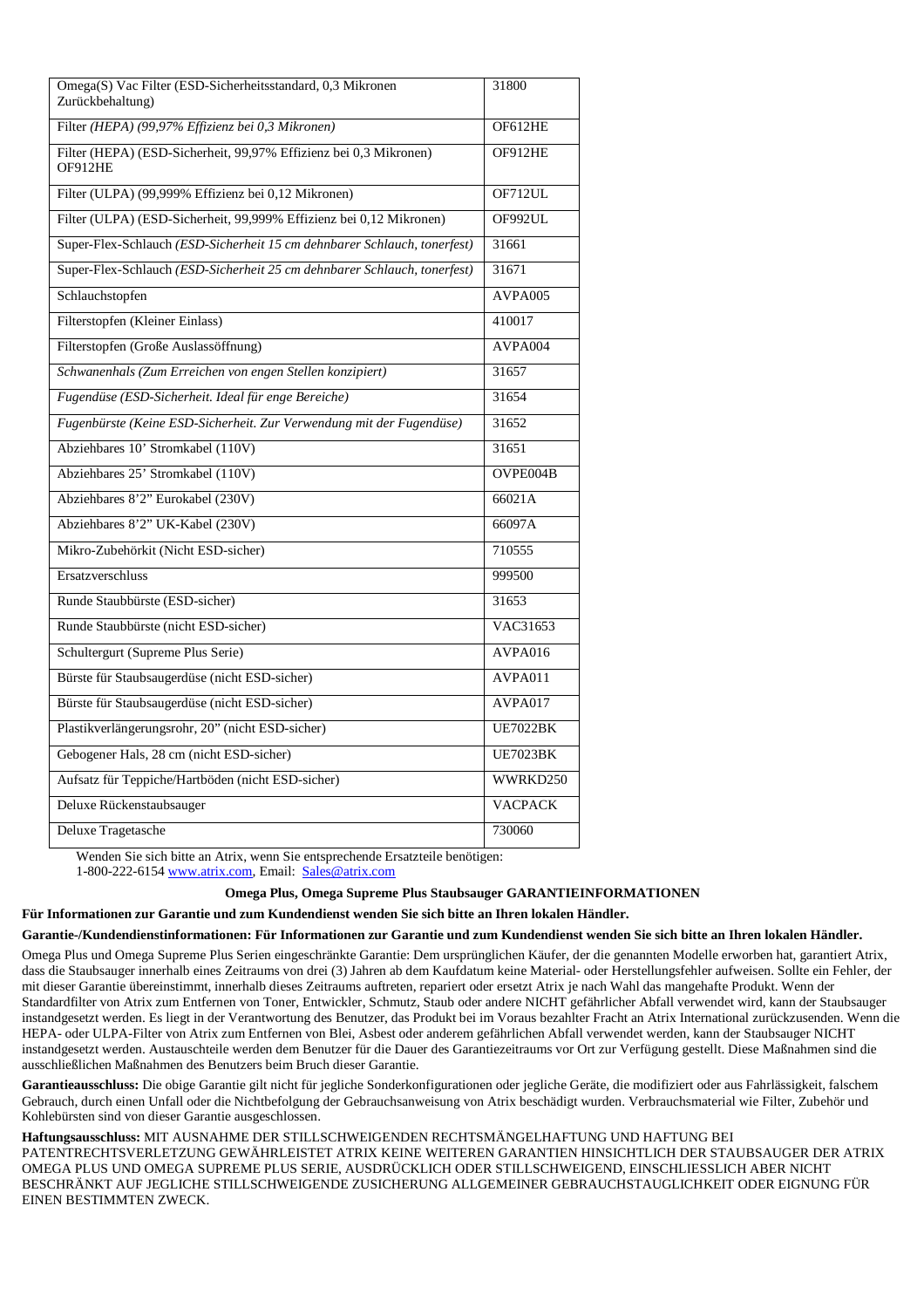**Haftungsbeschränkung:** ATRIX IST UNTER KEINEN UMSTÄNDEN HAFTBAR FÜR JEGLICHE ZUFÄLLIGE SCHÄDEN, KONKRETE SCHÄDEN, FOLGESCHÄDEN ODER WIRTSCHAFTLICHE VERLUSTE, BASIEREND AUF EINER GARANTIEVERLETZUNG, VERTRAGSVERLETZUNG, FAHRLÄSSIGKEIT, GEFÄHRDUNGSHAFTUNG ODER JEGLICHEN WEITEREN RECHTLICHEN THEORIE, AUCH WENN ATRIX AUF DIE MÖGLICHKEIT SOLCHER SCHÄDEN HINGEWIESEN WURDE, EINSCHLIESSLICH ABER NICHT BESCHRÄNKT AUF EINEN GEWINNAUSFALL, UMSATZRÜCKGANG, GERÄTENUTZUNGSENTGANG, DATENVERLUST ODER VERLUST JEGLICHER INFORMATIONEN. DIE HAFTPFLICHT VON ATRIX ÜBERSTEIGT UNTER KEINEN UMSTÄNDEN, AUSSER HIERIN AUSDRÜCKLICH VORGESEHEN, DEN PREIS EINES STAUBSAUGERS DER ATRIX OMEGA PLUS UND OMEGA SUPREME PLUS SERIE.

**Mode d'emploi des aspirateurs des séries Omega Plus et Omega Supreme Plus** 

**Pour les modèles : série Omega Plus et série Omega Supreme** 

**Homologations UL, UL Canada, CE, TUV Conforme à la directive RoHS** 

# **CONSIGNES DE SÉCURITÉ IMPORTANTES**

L'utilisation d'un appareil électrique nécessite l'application permanente de précautions de base, comme celles qui suivent :

## **LIRE TOUTES LES INSTRUCTIONS AVANT D'UTILISER L'APPAREIL**

**AVERTISSEMENT :** 

## **POUR RÉDUIRE LE RISQUE D'INCENDIE, D'ÉLECTROCUTION OU DE BLESSURE :**

- 35. Ne pas laisser l'appareil sans surveillance lorsqu'il est branché. Débrancher la prise lorsque l'appareil n'est pas utilisé ou avant une révision.
- 36. Une électrocution peut se produire si l'appareil est utilisé en extérieur ou sur des surfaces mouillées.
- 37. Cet appareil n'est pas un jouet. Une attention particulière est nécessaire si l'appareil est utilisé par ou à proximité d'un enfant.
- 38. Utiliser exclusivement l'appareil de la manière décrite dans ce manuel. Suivre uniquement les consignes du fabricant.
- 39. Ne pas utiliser si le cordon ou la prise est endommagé(e). Si l'appareil ne fonctionne pas comme il devrait, s'il est tombé par terre ou dans l'eau, endommagé ou laissé à l'extérieur, renvoyez-le à Atrix International.
- 40. Ne pas tirer ni porter par le cordon, utiliser le cordon comme poignée, fermer une porte sur le cordon ou tirer le cordon sur des angles aigus. Ne pas faire passer l'appareil sur le cordon. Conserver le cordon à l'écart des surfaces chaudes.
- 41. Ne pas débrancher en tirant sur le cordon. Pour débrancher, saisir la prise, pas le cordon.
- 42. Ne pas manipuler la prise ou l'appareil avec des mains mouillées.
- 43. Ne mettre aucun objet dans les ouvertures. Ne pas utiliser si une ouverture est bloquée ; éliminer la poussière, les peluches, les cheveux et toute autre matière pour réduire le passage de l'air.
- 44. Ne pas approcher les cheveux, les habits amples, les doigts ou d'autres parties du corps des ouvertures ou des parties mobiles.
- 45. Ne pas aspirer d'objet brûlant ou fumant, comme des cigarettes, des allumettes ou des cendres chaudes.
- 46. Ne pas utiliser sans filtre.
- 47. Éteindre toutes les commandes avant de débrancher.
- 48. Une prudence plus soutenue doit être portée pendant une utilisation dans des escaliers.
- 49. Ne pas utiliser pour aspirer des liquides inflammables ou combustibles, comme de l'essence, ou dans des endroits où ces liquides risquent de se trouver.
- 50. Brancher uniquement l'appareil à une prise correctement mise à la terre. Voir les instructions de mise à la terre.
- 51. *Cet appareil n'est pas destiné à être utilisé par des personnes (y compris les enfants) avec des capacités physiques, sensorielles ou mentales amoindries, ou avec un manque d'expérience et de connaissances, à moins qu'elles ne soient supervisées et informées sur la manière d'utiliser l'appareil par une personne responsable de leur sécurité.*

*Les enfants doivent être supervisés pour s'assurer qu'ils ne jouent pas avec l'appareil.*

## **INSTRUCTIONS DE MISE À LA TERRE**

L'appareil doit être mis à la terre. En cas de dysfonctionnement ou de panne, la mise à la terre représente un chemin de moindre résistance au courant électrique pour réduire le risque d'électrocution. Cet appareil est équipé d'un cordon disposant d'un conducteur et d'une prise de mise à la terre. Le cordon d'alimentation doit être branché dans une prise appropriée, correctement installée et mise à la terre en conformité avec toutes les réglementations locales.

#### **DANGER :**

Un branchement inadapté du conducteur de mise à la terre peut représenter un risque d'électrocution. Demandez l'avis d'un électricien ou d'un réparateur qualifié en cas de doute relatif à la mise à la terre. Ne modifiez pas la prise fournie avec l'appareil ; si elle ne rentre pas dans la fiche, faites installer une fiche adaptée par un électricien. Cet appareil est à utiliser sur un circuit de tension nominale de 110 V. Un adaptateur temporaire peut être utilisé pour brancher la prise à une prise femelle à 2 trous si aucune fiche mise à la terre n'est disponible. L'adaptateur temporaire doit être utilisé uniquement jusqu'à ce qu'une ficher correctement mise à la terre soit installée. La cosse rigide de couleur verte sortant de l'adaptateur doit être branchée à une mise à la terre permanente, comme un cache de fiche mise à la terre. Lorsque l'adaptateur est utilisé, il doit être maintenu en place par une vis en métal. L'appareil est également disponible en 230V. Veuillez nous contacter pour connaître les numéros des modèles.

#### **AVERTISSEMENT :**

Pour empêcher une accumulation statique durant le fonctionnement, le couvercle à vide doit être complètement fermé et bloqué.

## **CET APPAREIL EST DESTINÉ EXCLUSIVEMENT À UNE UTILISATION COMMERCIALE. EN DEHORS DE L'ENTRETIEN NORMAL, LES RÉVISIONS DOIVENT ÊTRE EFFECTUÉES PAR UN TECHNICIEN AGRÉÉ.**

## **INSTRUCTIONS DES SÉRIES Omega Plus et Omega Supreme Plus**

**MODE D'EMPLOI**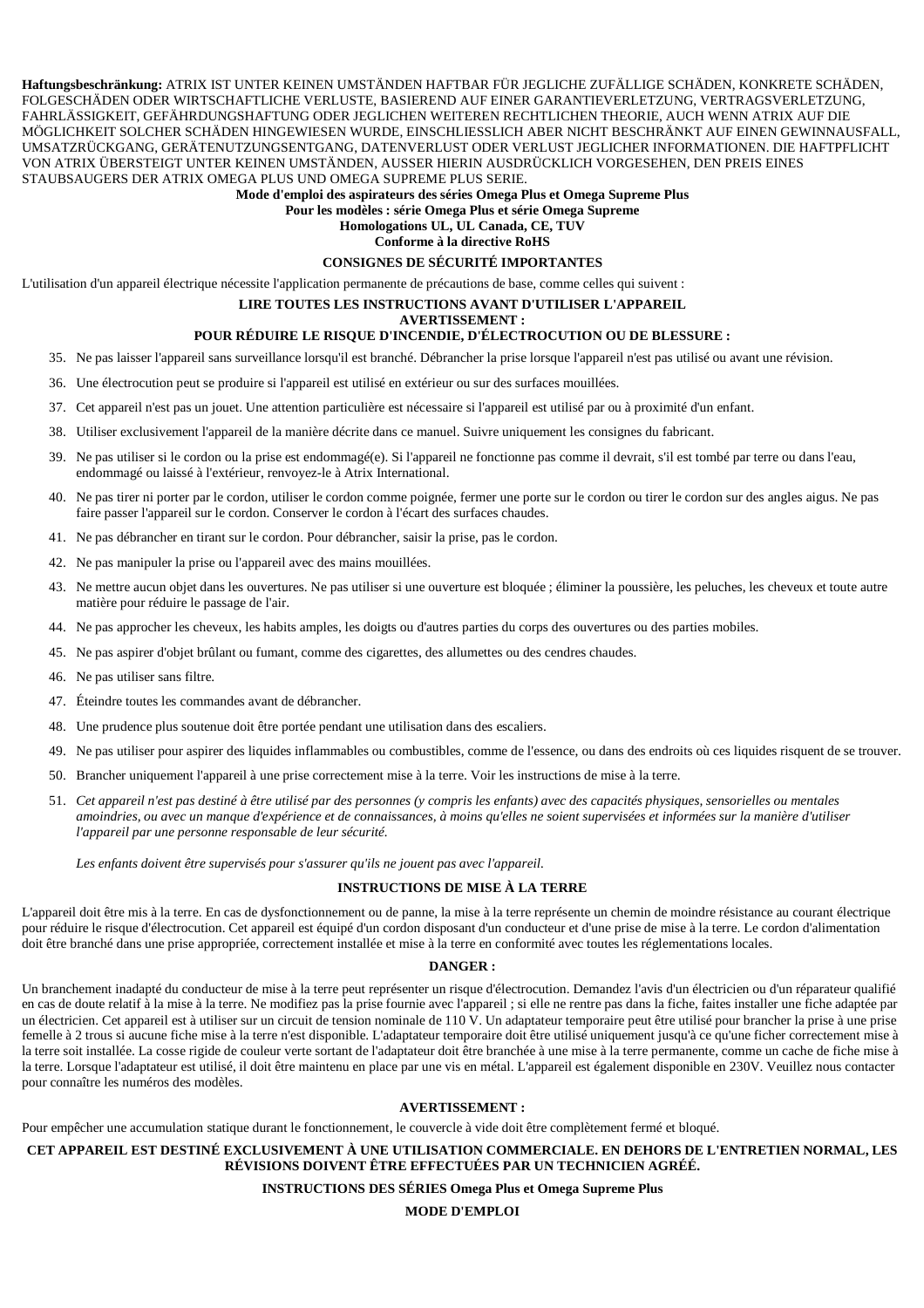- 21. Retirer les deux fixations avant et ouvrir le couvercle.
- 22. Retirer le cordon d'alimentation et les attaches de la partie de stockage.
- 23. Retirer la prise orange de la cartouche à filtre et stocker l'unité.
- 24. Faire glisser un côté du tuyau super flex dans la cartouche à filtre.
- 25. Fixer les accessoires appropriés sur le tuyau.
- 26. Brancher le côté femelle du cordon d'alimentation à la prise de l'aspirateur.
- 27. Fermer le couvercle et bien verrouiller.
- 28. Brancher le cordon d'alimentation dans la prise appropriée, correctement installée et mise à la terre en conformité avec toutes les réglementations locales.
- 29. Mettre en marche l'interrupteur d'alimentation.
- 30. Ces aspirateurs disposent d'un disjoncteur thermique reprogrammable pour une sécurité accrue de l'utilisateur et du moteur. Si l'unité chauffe trop, l'aspirateur s'arrête pendant environ 20 minutes. Mettre l'interrupteur d'alimentation sur la position Off puis remettre l'appareil en marche après 20 minutes. Le tuyau peut être obstrué, ou il est peut-être temps de changer de filtre.

## **INSTRUCTIONS DE REMPLACEMENT DU FILTRE**

- 15. Retirer les deux fixations avant et ouvrir le couvercle.
- 16. Insérer la prise orange à moitié dans la cartouche du filtre contaminé.
- 17. Retirer la cartouche à filtre et placer le bout des doigts sous les languettes situées aux extrémités de la cartouche et les lever.
- 18. Pousser complètement la prise orange.
- 19. Jeter la cartouche conformément à toutes les législations applicables (locales, nationales, fédérales).
- 20. Insérer une nouvelle cartouche à filtre.
- 21. Fermer le couvercle et bien verrouiller.

#### **PIÈCES DE RECHANGE des séries Omega Plus et Omega Supreme Plus**

| <b>Description</b>                                                                                 | N° de pièce.   |
|----------------------------------------------------------------------------------------------------|----------------|
| Omega(S) Filtre aspi. (Standard, rétention 0,3 micron)                                             | 31700          |
| Omega(S) Filtre aspi. (anti-décharge électrostatique, rétention 0,3 micron)                        | 31800          |
| Filtre (HEPA) (efficacité de 99,97% à 0,3 micron)                                                  | <b>OF612HE</b> |
| Filtre (HEPA) (anti-décharge électrostatique, efficacité de 99,97% à 0,3<br>micron)                | OF912HE        |
| Filtre (ULPA) (efficacité de 99,999% à 0,12 micron)                                                | OF712UL        |
| Filtre (ULPA) (anti-décharge électrostatique, efficacité de 99,999% à 0,12<br>micron)              | OF992UL        |
| Tuyau Super Flex (anti-décharge électrostatique, tuyau flexible 6', anti-<br>toner)                | 31661          |
| Tuyau Super Flex (anti-décharge électrostatique, tuyau flexible 10', anti-<br>toner)               | 31671          |
| Embout de tuyau                                                                                    | AVPA005        |
| Embout de filtre (petite entrée)                                                                   | 410017         |
| Embout de filtre (grande sortie)                                                                   | AVPA004        |
| Col de cygne (anti-décharge électrostatique, conçu pour atteindre les<br>endroits difficiles)      | 31657          |
| Outil à fissure (anti-décharge électrostatique, idéal pour les endroits<br>difficiles d'accès)     | 31654          |
| Brosse d'outil à fissure (Non anti-décharge électrostatique, à utiliser avec<br>l'outil à fissure) | 31652          |
| Cordon d'alimentation détachable 10' (110V)                                                        | 31651          |
| Cordon d'alimentation détachable 25' (110V)                                                        | OVPE004B       |
| Cordon Euro détachable 8'2" (230V)                                                                 | 66021A         |
| Cordon UK détachable 8'2" (230V)                                                                   | 66097A         |
| Kit de micro branchement (Non anti-décharge électrostatique)                                       | 710555         |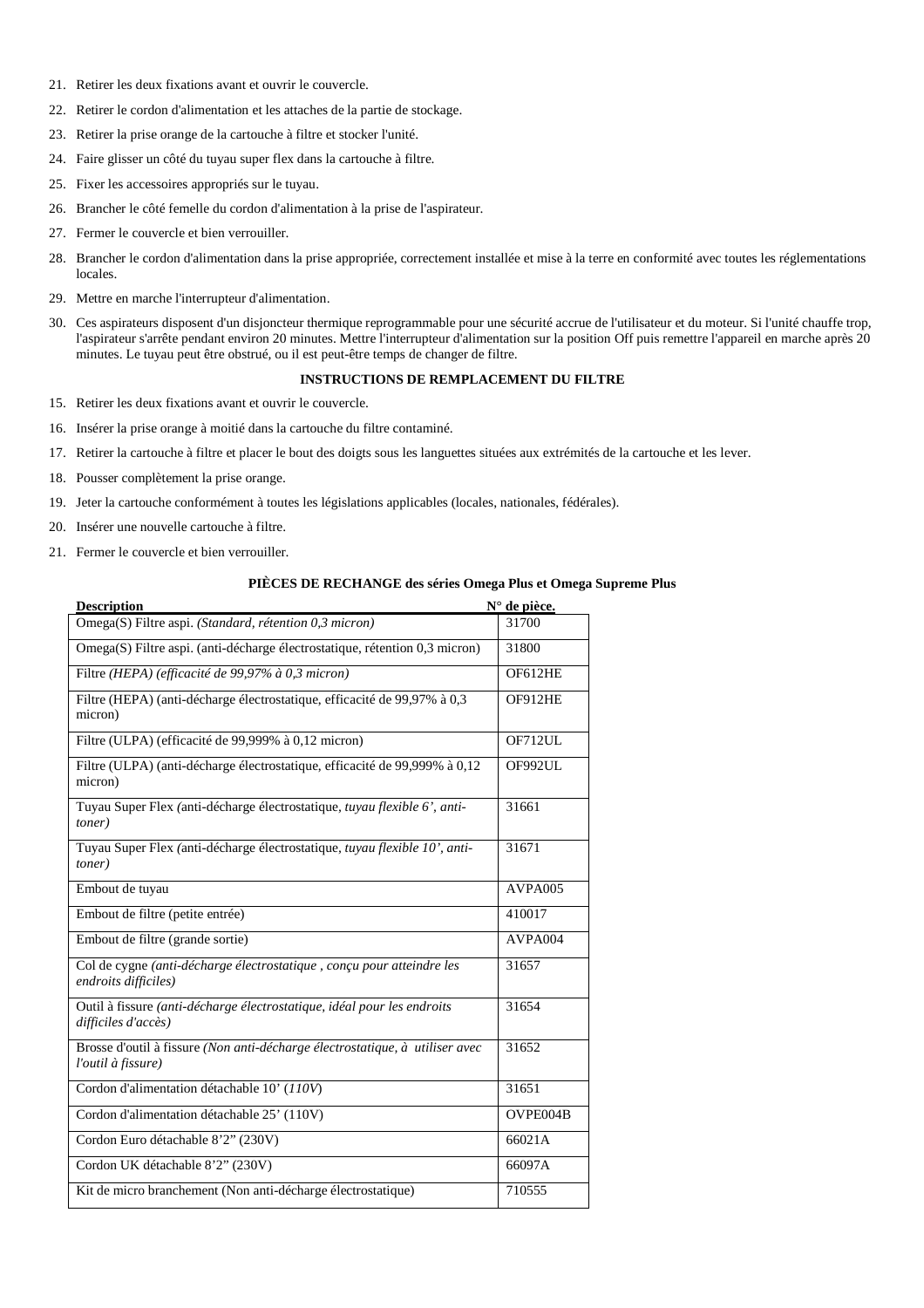| Fixation de rechange                                                   | 999500          |
|------------------------------------------------------------------------|-----------------|
| Brosse ronde (anti-décharge électrostatique)                           | 31653           |
| Brosse ronde (Non anti-décharge électrostatique)                       | VAC31653        |
| Sangle d'épaule (série Supreme Plus)                                   | AVPA016         |
| Bec utilitaire (Non anti-décharge électrostatique)                     | AVPA011         |
| Brosse de bec utilitaire (Non anti-décharge électrostatique)           | AVPA017         |
| Tige d'extension en plastique, 20" (Non anti-décharge électrostatique) | <b>UE7022BK</b> |
| Cou incurvé, 11" (Non anti-décharge électrostatique)                   | <b>UE7023BK</b> |
| Embout pour moquette/sol dur (Non anti-décharge électrostatique)       | WWRKD250        |
| Sac à dos Deluxe                                                       | <b>VACPACK</b>  |
| Sac de transport Deluxe                                                | 730060          |

Veuillez contacter Atrix pour obtenir les pièces de rechange appropriées : 1-800-222-6154 www.atrix.com, Courriel : Sales@atrix.com

### **INFORMATIONS SUR LA GARANTIE des aspirateurs Omega Plus et Omega Supreme Plus**

#### **Pour obtenir des informations sur la garantie, veuillez contacter votre distributeur local.**

#### **Informations sur la garantie/révision : pour obtenir des informations sur la garantie, veuillez contacter votre distributeur local.**

Garantie limitée des séries Omega Plus et Omega Supreme Plus : pour l'utilisateur d'origine achetant les modèles mentionnés, Atrix garantit que les aspirateurs sont exempts de défaut matériel ni de fabrication pour une période de trois (3) ans à partir de la date d'achat. En cas de manquement à cette garantie durant cette période, Atrix pourra, selon son appréciation, réparer ou remplacer le produit défectueux. L'aspirateur peut être révisé lorsque le filtre Atrix standard est utilisé pour éliminer du colorant, des matériaux de construction, la saleté, la poussière et d'autres déchets non dangereux. L'utilisateur a la responsabilité de renvoyer le produit, fret prépayé, à Atrix International. L'aspirateur ne peut pas être révisé lorsque le filtre HEPA ou ULPA d'Atrix est utilisé pour éliminer le plomb, l'amiante ou d'autres déchets dangereux. Des pièces de rechange sont mises à disposition de l'utilisateur pendant la durée de la garantie. Les recours stipulés ici sont les recours exclusifs de l'utilisateur en cas de violation de la garantie.

**Exceptions à la couverture de garantie :** la garantie ci-dessus ne s'applique à aucune configurations spéciales ni aux unités qui ont été modifiées, endommagées par négligence, utilisation inappropriée, accident ou non-respect des consignes d'Atrix. Les consommables (comme les filtres, les accessoires et les brosses de moteur) ne sont pas couverts par cette garantie.

**Déni de garantie :** À L'EXCEPTION DES GARANTIES IMPLICITES DE TITRE ET CONTRE LA CONTREFAÇON DE BREVETS, ATRIX NE FORMULE AUCUNE AUTRE GARANTIE POUR LES ASPIRATEURS DES SÉRIES ATRIX OMEGA PLUS ET OMEGA SUPREME, QU'IL S'AGISSE D'UNE GARANTIE EXPRESSE OU IMPLICITE, NOTAMMENT TOUTE GARANTIE IMPLICITE DE VALEUR MARCHANDE OU D'APTITUDE À UN USAGE PARTICULIER.

**Limite de responsabilité :** ATRIX NE PEUT NULLEMENT ÊTRE TENU RESPONSABLE EN CAS DE DOMMAGE ACCIDENTEL, SPÉCIAL OU INDIRECT, OU PERTE ÉCONOMIQUE, SUR LA BASE D'UNE VIOLATION DE GARANTIE, VIOLATION DE CONTRAT, NÉGLIGENCE, RESPONSABILITÉ OBJECTIVE OU TOUTE AUTRE THÉORIE LÉGALE, MÊME SI ATRIX A ÉTÉ INFORMÉ DE LA POSSIBILITÉ D'UN TEL DOMMAGE, NOTAMMENT LA PERTE DE BÉNÉFICES, DE RECETTES, D'UTILISATION DE MATÉRIEL, DE DONNÉES OU D'INFORMATIONS. LA RESPONSABILITÉ D'ATRIX NE PEUT EN AUCUN CAS, SAUF DANS LA MESURE STIPULÉE EXPRESSÉMENT DANS LE PRÉSENT DOCUMENT, DÉPASSER LE PRIX DE L'ASPIRATEUR ATRIX OMEGA PLUS ET OMEGA SUPREME.

**Manual de instrucciones para las aspiradoras series Omega Plus y Omega Supreme Plus** 

## **Para los modelos serie Omega Plus y Omega Supreme Plus**

# **Aprobaciones UL, UL de Canadá, CE y TUV**

**Conformidad RoHS** 

## **INSTRUCCIONES IMPORTANTES DE SEGURIDAD**

Cuando se utiliza un artefacto eléctrico, siempre se deben adoptar precauciones básicas, como por ejemplo:

#### **LEA TODAS LAS INSTRUCCIONES ANTES DE USAR EL ARTEFACTO**

#### **ADVERTENCIA:**

## **PARA REDUCIR EL RIESGO DE INCENDIO, DESCARGA ELÉCTRICA O LESIONES:**

- 52. No se aleje del artefacto mientras esté enchufado. Desenchúfelo del tomacorriente cuando no lo use o antes de efectuarle cualquier tipo de servicio.
- 53. Se puede producir una descarga eléctrica si se utiliza el artefacto al aire libre o en superficies húmedas.
- 54. No permita que se lo utilice como juguete. Se debe prestar mucha atención cuando es utilizado por niños o cerca de ellos.
- 55. Utilice el artefacto sólo como se indica en este manual. Utilícelo sólo según las instrucciones que recomienda el fabricante.
- 56. No use el artefacto si el cable o el enchufe están dañados. Si el artefacto no funciona como debiera, se ha caído, dañado, dejado al aire libre o caído en el agua, devuélvalo a Atrix International.
- 57. No tire del cable o use el cable como manija, no cierre una puerta si el cable pasa por el umbral o tire del cable si está en contacto con ángulos agudos. No pase el artefacto por encima del cable. Mantenga el cable alejado de superficies calientes.
- 58. No tire del cable para desenchufar el artefacto. Use el enchufe, no el cable.
- 59. No manipule el enchufe o el artefacto con las manos mojadas.
- 60. No introduzca objetos por los orificios. No utilice el artefacto si tiene algún orificio tapado; mantenga el artefacto libre de polvo, pelusa, pelos y todo otro elemento que pueda reducir el paso de aire.
- 61. Mantenga el cabello, la ropa holgada, los dedos y demás partes del cuerpo alejados de los orificios y las piezas móviles del artefacto.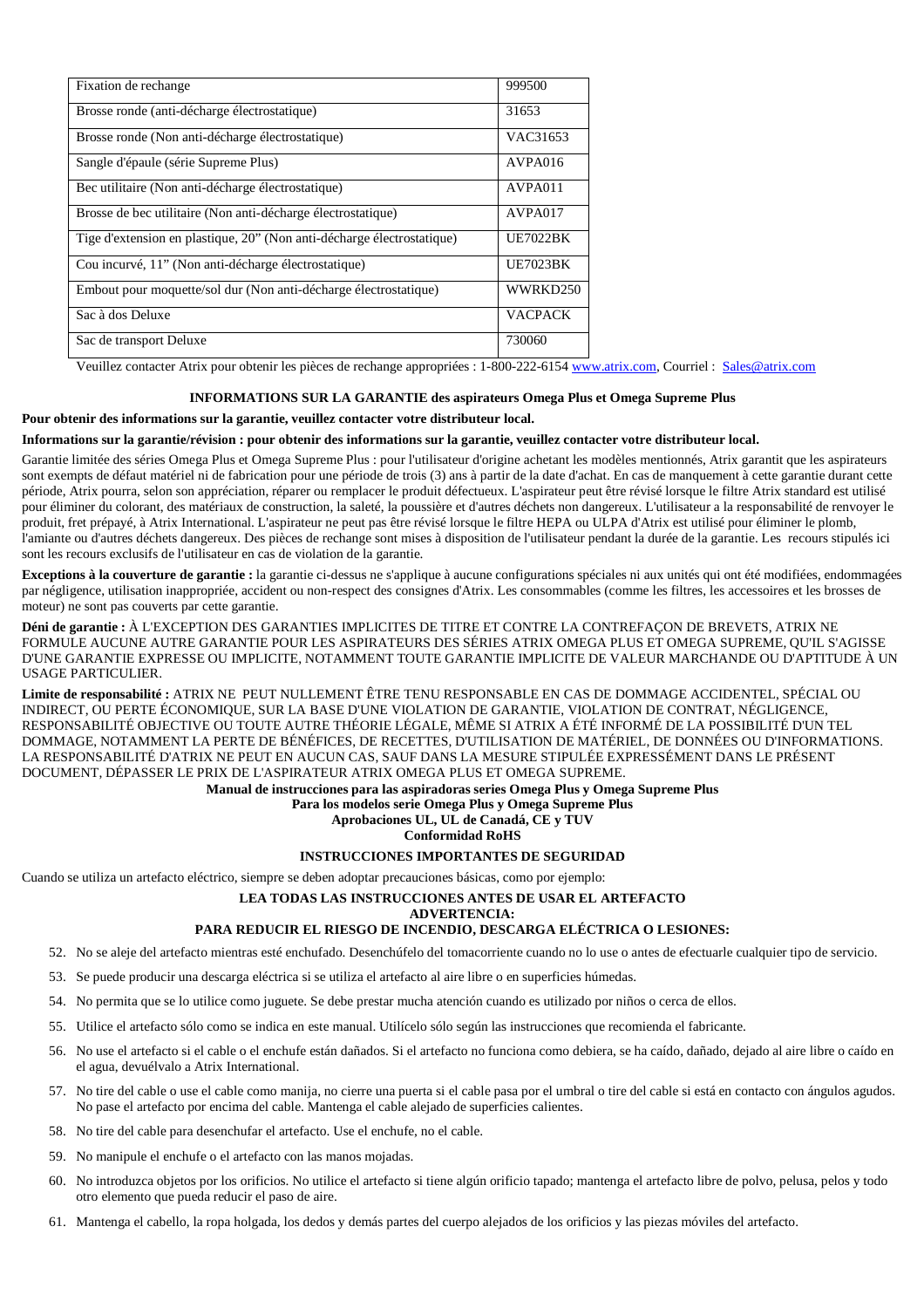- 62. No aspire ningún objeto que esté ardiendo o humeando, como cigarrillos, fósforos o cenizas calientes.
- 63. No utilice la aspiradora si el filtro no está colocado.
- 64. Apague todos los controles antes de desenchufar el artefacto.
- 65. Tenga mucho cuidado al limpiar escaleras.
- 66. No use el artefacto para aspirar líquidos inflamable o combustibles, como gasolina, y no lo use en lugares donde podría haber este tipo de líquidos.
- 67. Enchufe el artefacto sólo a tomacorrientes debidamente conectados a tierra. Consulte las instrucciones para la conexión a tierra.
- 68. *Este artefacto no está diseñado para ser utilizado por personas (incluso niños) con capacidades físicas, sensoriales o motrices reducidas, o sin la experiencia y el conocimiento suficiente para utilizarlo, a menos que cuenten con la supervisión o capacitación sobre el uso del artefacto de una persona responsable de su seguridad.*

 *Se debe supervisar a los niños a fin de asegurarse de que no jueguen con el artefacto.* 

#### **INSTRUCCIONES PARA LA CONEXIÓN A TIERRA**

Este artefacto debe conectarse a tierra. En caso de que no funcione adecuadamente o de una avería, la conexión a tierra ofrece un paso de resistencia mínima de corriente eléctrica para reducir el riesgo de una descarga eléctrica. Este artefacto está equipado con un cable que tiene un conductor para la conexión a tierra del equipo y un enchufe de conexión a tierra. El enchufe debe conectarse a un tomacorriente adecuado, correctamente instalado y conectado a tierra, de acuerdo con lo establecido por los códigos y las ordenanzas locales.

#### **PELIGRO:**

La conexión indebida del conductor para la conexión a tierra del equipo puede resultar en riesgo de descarga eléctrica. Consulte a un electricista calificado o a un representante de servicio técnico si no tiene la certeza de que el tomacorriente esté correctamente conectado a tierra. No modifique el enchufe proporcionado con el artefacto; si no encaja en el tomacorriente, solicite a un electricista calificado que instale uno adecuado. Este artefacto debe ser utilizado en un circuito de 110 voltios de tensión nominal. Se puede utilizar un adaptador temporal para conectar este enchufe a un receptáculo de 2 polos si no se cuenta con un tomacorriente debidamente conectado a tierra. El adaptador temporal debería utilizarse sólo hasta que se instale un tomacorriente debidamente conectado a tierra. La orejuela, el casquillo o un dispositivo similar de color verde en el adaptador debe conectarse a una conexión a tierra permanente, como la cubierta de una caja de distribución eléctrica debidamente conectada a tierra. Siempre que se use el adaptador, éste se debe fijar en su lugar con un tornillo metálico. Esta unidad también está disponible para ser utilizada con 230 V. Pida información sobre los números de parte de los modelos.

## **ADVERTENCIA:**

Para prevenir la posibilidad de acumulación de energía estática mientras el equipo está funcionando, la tapa de vacío debe estar completamente cerrada y trabada.

## **ESTE ARTEFACTO ES PARA USO COMERCIAL SOLAMENTE. TODO SERVICIO TÉCNICO, MÁS ALLÁ DEL MANTENIMIENTO NORMAL, DEBE SER LLEVADO A CABO POR UN REPRESENTANTE DE SERVICIO TÉCNICO AUTORIZADO. INSTRUCCIONES PARA LAS ASPIRADORAS series Omega Plus y Omega Supreme Plus**

# **INSTRUCCIONES DE OPERACIÓN**

- 31. Libere las dos piezas de sujeción frontales y abra la tapa.
- 32. Retire la manguera, el cable de alimentación y los accesorios del lugar de almacenamiento de la tapa.
- 33. Retire el enchufe naranja del cartucho de filtro y colóquelo en la unidad.
- 34. Introduzca un extremo de la manguera súper flexible deslizándolo en el cartucho de filtro.
- 35. Conecte los accesorios apropiados en el conjunto de la manguera.
- 36. Enchufe el extremo hembra del cable de alimentación en el receptáculo de la aspiradora.
- 37. Cierre la tapa y sujétela firmemente.
- 38. Enchufe el cable de alimentación en un tomacorriente adecuado, correctamente instalado y conectado a tierra según lo establecido por los códigos y las ordenanzas locales.
- 39. Lleve el interruptor a la posición "encendido".
- 40. Estas aspiradoras cuentan con un disyuntor térmico (TCO) instalado de fábrica para garantizar una mayor seguridad al motor y al operador. Si la unidad se recalienta, la aspiradora se apagará durante 20 minutos, aproximadamente. Coloque el interruptor de encendido/apagado en la posición "apagado" y vuelva a encender la unidad 20 minutos después. Es posible que la manguera esté tapada o que sea momento de instalar un nuevo filtro.

## **INSTRUCCIONES PARA CAMBIAR EL FILTRO**

- 22. Libere las dos piezas de sujeción frontales y abra la tapa.
- 23. Introduzca la mitad del enchufe naranja en el cartucho de filtro contaminado.
- 24. Para levantar el cartucho de filtro, coloque las yemas de los dedos debajo de las lengüetas correspondientes situadas en los extremos del cartucho y levántelo.
- 25. Introduzca completamente el enchufe naranja.
- 26. Deseche el cartucho de filtro de manera adecuada, según lo establecido en la legislación local, estatal y federal.
- 27. Introduzca el nuevo cartucho de filtro.
- 28. Cierre la tapa y sujétela firmemente.

#### **REPUESTOS PARA LAS ASPIRADORAS series Omega Plus y Omega Supreme Plus**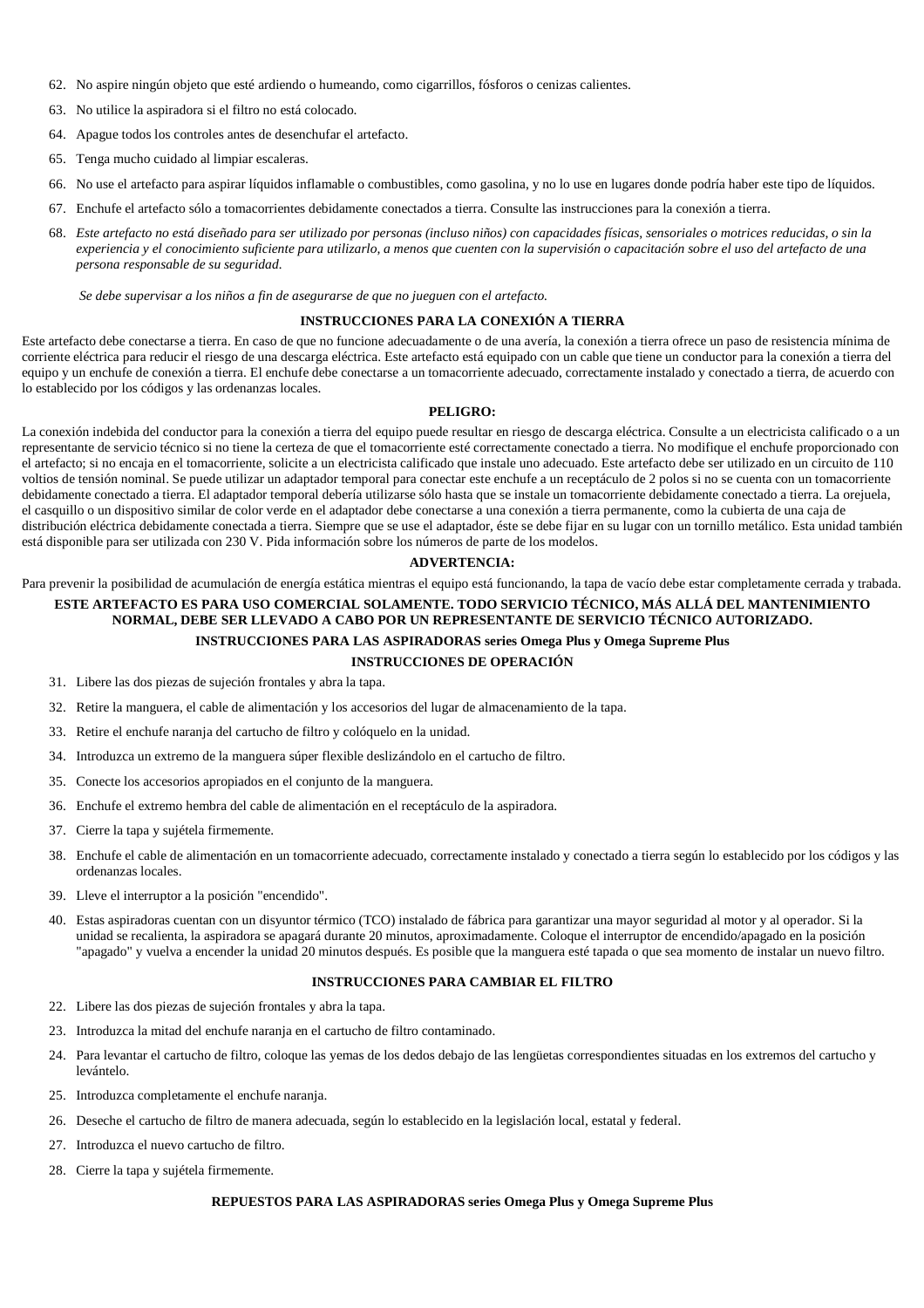| Descripción                                                                                   | N.º de pieza   |
|-----------------------------------------------------------------------------------------------|----------------|
| Filtro para aspiradora Omega(S) (con retención convencional de 0.3<br>micrones)               | 31700          |
| Filtro para aspiradora Omega(S) (antiestático, con retención<br>convencional de 0.3 micrones) | 31800          |
| Filtro (HEPA) (99.97% de eficacia a 0.3 micrones)                                             | OF612HE        |
| Filtro (HEPA) (99.97% de eficacia antiestática a 0.3 micrones)                                | OF912HE        |
| Filtro (ULPA) (99.999% de eficacia a 0.12 micrones)                                           | OF712UL        |
| Filtro (ULPA) (99.999% de eficacia antiestática a 0.12 micrones)                              | OF992UL        |
| Manguera súper flexible [extensible de 1.86 m (6 pies), antiestática, a<br>prueba de tóner]   | 31661          |
| Manguera súper flexible [extensible de 3.05 m (10 pies), antiestática, a<br>prueba de tóner]  | 31671          |
| Enchufe de manguera                                                                           | AVPA005        |
| Enchufe de filtro (entrada pequeña)                                                           | 410017         |
| Enchufe de filtro (salida grande)                                                             | AVPA004        |
| Cuello de cisne (flexible antiestático, diseñado para espacios de acceso<br>difícil)          | 31657          |
| Rinconero (antiestático, excelente para lugaresde acceso difícil)                             | 31654          |
| Cepillo rinconero (no antiestático, para utilizarcon el rinconero)                            | 31652          |
| Cable de alimentación desmontable de 3.05 m (10 pies) (110 V)                                 | 31651          |
| Cable de alimentación desmontable de 7.60 m (25 pies) (110 V)                                 | OVPE004B       |
| Cable para Europa, desmontable, de 2.5 m (8 pies, 2 pulgadas) (230 V)                         | 66021A         |
| Cable para el Reino Unido, desmontable, de 2.5 m (8 pies, 2 pulgadas)<br>(230 V)              | 66097A         |
| Micromateriales de conexión (no antiestáticos)                                                | 710555         |
| Traba de repuesto                                                                             | 999500         |
| Cepillo redondo para polvo (antiestático)                                                     | 31653          |
| Cepillo redondo para polvo (no antiestático)                                                  | VAC31653       |
| Correa para el hombro (serie Supreme Plus)                                                    | AVPA016        |
| Boquilla del artefacto (no antiestática)                                                      | AVPA011        |
| Cepillo para boquilla del artefacto (no antiestático)                                         | AVPA017        |
| Mochila de lujo                                                                               | <b>VACPACK</b> |
| Bolsa de transporte de lujo                                                                   | 730060         |

Para obtener los repuestos adecuados, comuníquese con Atrix al 1-800-222-6154 www.atrix.com, correo electrónico: Sales@atrix.com

# **INFORMACIÓN SOBRE LA GARANTÍA DE LAS ASPIRADORAS series Omega Plus y Omega Supreme Plus**

## **Para información sobre la garantía, comuníquese con el distribuidor de su localidad.**

## **Información sobre la garantía y el servicio técnico: Para información sobre el servicio técnico de garantía, comuníquese con el distribuidor de su localidad.**

Garantía limitada de las aspiradoras series Omega Plus y Omega Supreme Plus: Atrix garantiza al comprador original de los modelos mencionados que las aspiradoras estarán libres de defectos de materiales y mano de obra durante un período de tres (3) años a partir de la fecha de compra. Si en este período llegara a no cumplirse esta garantía, a su opción, Atrix reparará o reemplazará el producto defectuoso. Cuando el filtro Atrix convencional se utiliza para quitar tóner, revelador, suciedad y otros desechos NO peligrosos, la aspiradora podrá ser reparada. El usuario tiene la responsabilidad de devolver el producto, con el flete pagado por anticipado a Atrix International. Cuando se emplea el filtro Atrix HEPA o ULPA para eliminar plomo, amianto u otros desechos peligrosos, la aspiradora NO PODRÁ ser reparada. El usuario tendrá repuestos disponibles durante la vigencia del período de garantía. Estos son los recursos exclusivos del usuario por incumplimiento de esta garantía.

**Exclusiones a la cobertura de la garantía:** La garantía precedente no se aplicará a ninguna configuración especial o a ninguna unidad que haya sido modificada o dañada por negligencia, uso incorrecto, accidente o por no respetar el Manual de instrucciones Atrix. Los suministros consumibles, como filtros, accesorios y cepillos del motor no están cubiertos por esta garantía.

**Descargo de responsabilidad de la garantía:** SALVO POR LAS GARANTÍAS IMPLÍCITAS DE TITULARIDAD Y CONTRA EL INCUMPLIMIENTO DE PATENTES, ATRIX NO OTORGA NINGUNA OTRA GARANTÍA CON RESPECTO A LAS ASPIRADORAS ATRIX SERIES OMEGA Y OMEGA SUPREME, YA SEA EXPLÍCITA O IMPLÍCITA, INCLUIDA, A MODO MERAMENTE INFORMATIVO, TODA GARANTÍA DE COMERCIABILIDAD O APTITUD PARA UN FIN EN ESPECÍFICO.